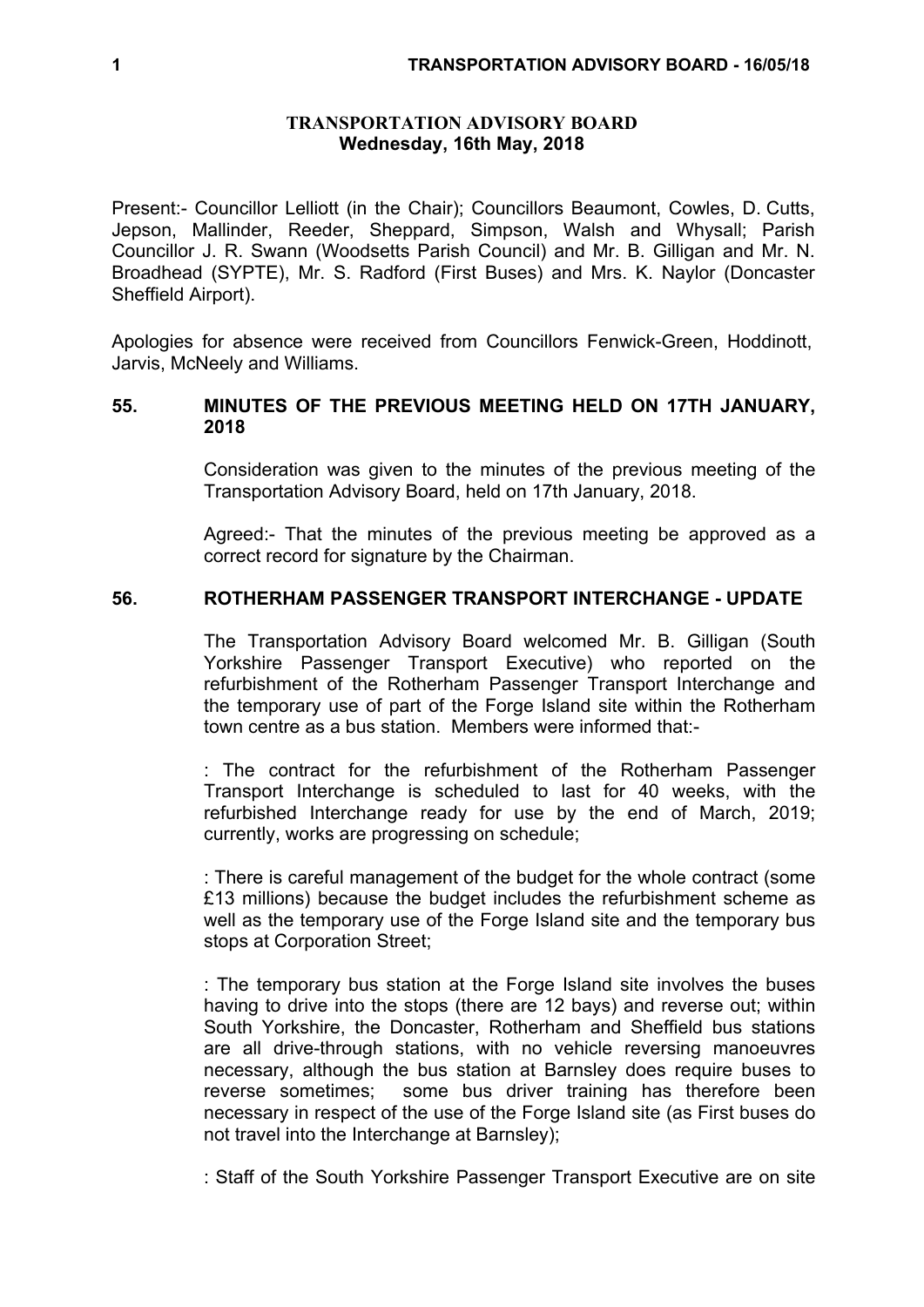to advise passengers and pedestrians about safe movement within the temporary bus station at Forge Island; appropriate advisory signs are also in place;

: There has been the slight realignment of barriers near to the entrance/exit of the Forge Island site, providing more room for vehicle manoeuvres;

: There has been an increase in trade for some of the shops at Corporation Street as a consequence of the temporary siting of the bus stops there;

: There has been no reduction in bus service frequency as a consequence of these temporary arrangements for the bus station within the Rotherham town centre;

: The Forge Island, to date, has not suffered from any acts of trespass.

Members of the Transportation Advisory Board thanked the officers of the South Yorkshire Passenger Transport Executive for the good progress being made to date with the contract works. Some concerns were expressed about:-

(i) the possible difficulties for pedestrians and vehicles which may eventually arise during severe inclement weather in the Winter; and

(ii) that there might be a need to provide temporary lighting for the pedestrian footbridge linking the Forge Island site with Corporation Street.

Agreed:- That the information about the refurbishment of the Rotherham Passenger Transport Interchange and the temporary use of part of the Forge Island site as a bus station be noted.

# **57. SOUTH YORKSHIRE PASSENGER TRANSPORT EXECUTIVE - UPDATE**

The Transportation Advisory Board received information about the following matters:-

(i) There will be a review of services as a consequence of the heavy snowfall which occurred during March 2018; some bus service disruption had occurred principally because of cars being parked and abandoned in the snow;

(ii) Service X78 no longer travels via Pitt Street, Kimberworth between Rotherham and Meadowhall) and the journey times are now five minutes shorter; however, it is the intention that a bus service should eventually be provided along Pitt Street;

(iii) Service 66 between Rotherham, Thorpe Hesley, Chapeltown and High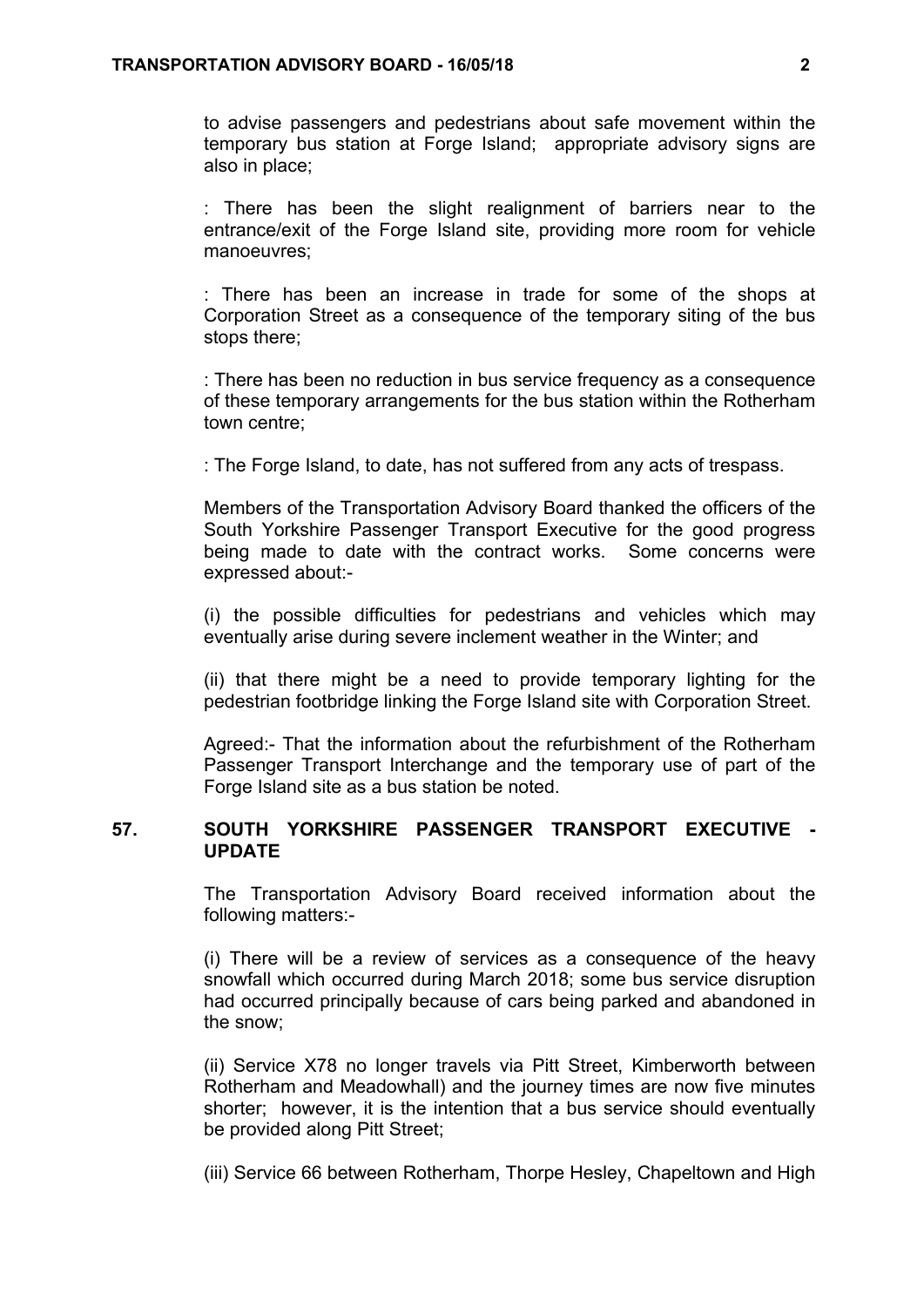Green – there was now a single service for this route;

(iv) Improvements to Service 19 (between Rotherham and Worksop), with the route passing Saint Bernard's Catholic High School;

(v) Improvements to the Stagecoach Services around the Dinnington and Thurcroft areas, with four journeys per day to the Rotherham hospital;

(vi) An alteration to the route of the X1 service has been implemented because of difficulties of access via Westgate, Rotherham; the alteration of the route will not affect the service timetable;

(vii) Minor changes to some service timetables will occur during June and July 2018 and Elected Members will be informed in due course.

Agreed:- That the information be noted.

## **58. BUS OPERATORS - UPDATE**

The representative of First Buses expressed satisfaction with the temporary arrangements for the bus station with the Rotherham town centre. There were no representatives of the other bus companies present at this meeting.

#### **59. RAILWAY OPERATORS - UPDATE**

It was noted that the theft of rail signal equipment, which had happened during the night, had resulted in the closure of the Rotherham Central railway station on Wednesday, 16th May, 2018.

## **60. DONCASTER SHEFFIELD AIRPORT - UPDATE**

The Transportation Advisory Board noted the following items:-

(1) Doncaster Sheffield Airport

It was reported that improvements had been made to the Airport's premium lounge (extended by 50 covers). The cargo operation (hangar 1) was now provided in-house rather than by an external company, with the regular delivery of perishable goods from Africa a regular feature. Passenger numbers had increased slightly during the period February 2017 to February 2018. A long haul route t Florida was anticipated in the near future, with the use of the Boeing Dreamliner 787 aircraft. Various new routes were in place for destinations within Europe (eg: new flights to Hungary would begin in December 2018). The Great Yorkshire Way highway construction had been completed and the new "Y" artwork feature had been constructed near to the Airport.

(2) Doncaster Sheffield Airport Masterplan 2018-2037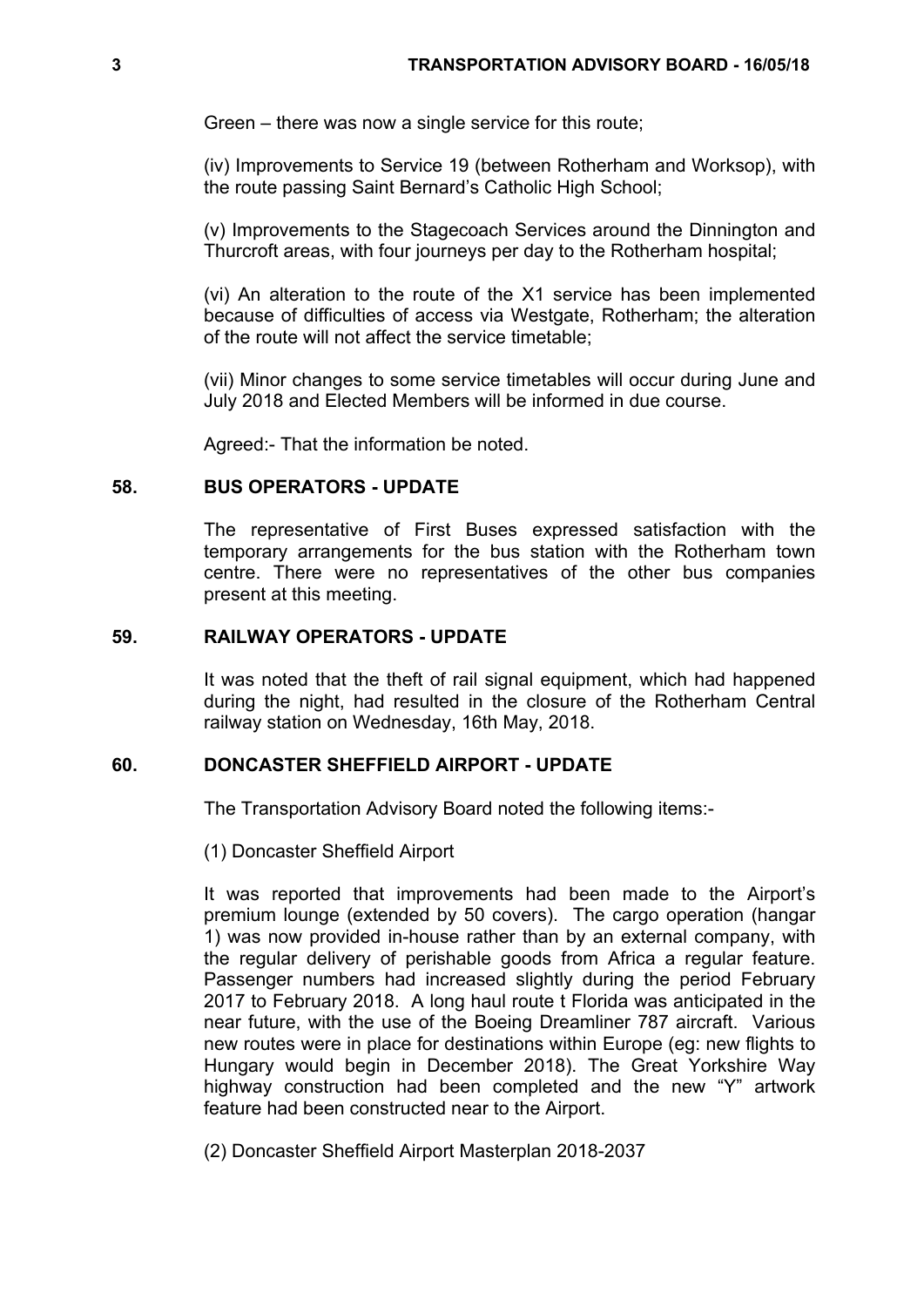The Transportation Advisory Board noted the contents of the Airport Masterplan, which had just been the subject of public consultation; the Borough Council had prepared a submission as part of that consultation.

(3) Minutes of Consultative Committee Meetings

Consideration was given to the minutes of the two most recent meetings of the Doncaster Sheffield Airport Consultative Committee, both held on 25th January, 2018 : (i) an ordinary meeting; and (ii) the annual general meeting. The contents of these minutes were noted.

## **61. QUESTIONS ON TRANSPORT ISSUES**

The Transportation Advisory Board noted the details of various questions on transport matters and the responses to those questions, submitted by Councillors and members of the public, as listed below:-

1) Rotherham Transport Interchange (Bus Station) – Temporary Facility at Forge Island, Rotherham town centre;

2) Retail World at Parkgate – access routes and traffic congestion;

3) Tram-Train Project – progress and launch date.

Agreed:- That the details of the questions and the responses be noted.

## **62. CYCLING AND SUSTAINABLE TRANSPORT**

The Transportation Advisory Board received a presentation from the Transport Planner concerning cycling in the Rotherham Borough area. The presentation highlighted:-

: increasing participation in cycling in Rotherham, especially amongst adults;

: the benefits of cycling – improved health, low cost travelling, reducing traffic congestion, improved air quality;

: The Rotherham Mobile Cycle Hub – cycling services offered, including free cycle hire;

: Modeshift Stars South Yorkshire – encouraging cycling; working with schools;

: Bikeability Cycle Training (Year 5 and Year 6 primary school pupils);

: Road safety education for school pupils;

: Cycle training schemes for adults were using both Clifton park and the New York football stadium as venues for this training;

: Cycling infrastructure in the Rotherham Borough area – paths and lanes